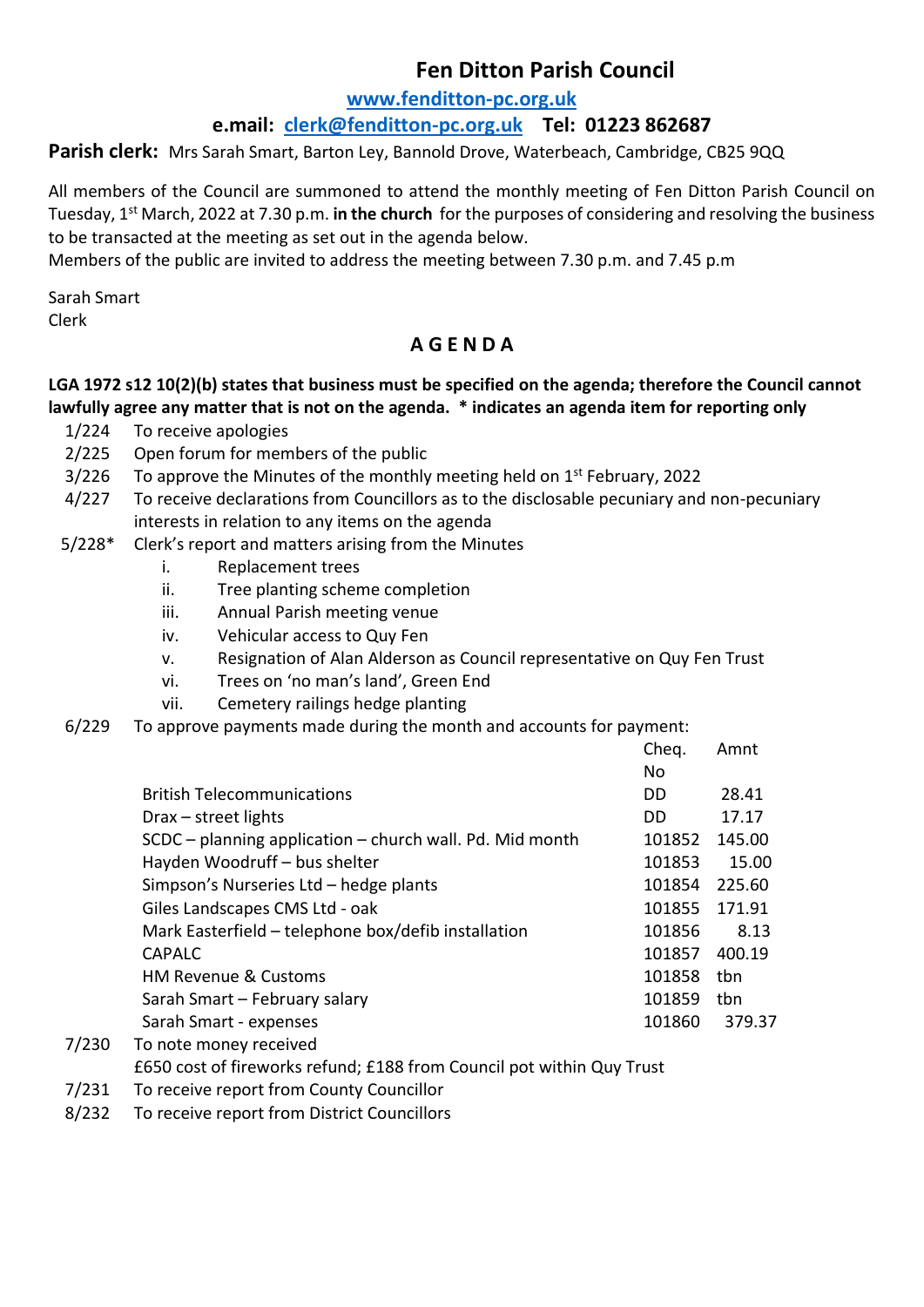| 9/233  | To consider following planning applications and tree works applications                                                                                                                                                                                                                                                                                                                                                                    |                                                   |                                                                                                                                                                                                         |  |  |
|--------|--------------------------------------------------------------------------------------------------------------------------------------------------------------------------------------------------------------------------------------------------------------------------------------------------------------------------------------------------------------------------------------------------------------------------------------------|---------------------------------------------------|---------------------------------------------------------------------------------------------------------------------------------------------------------------------------------------------------------|--|--|
|        | 21/00567/FUL                                                                                                                                                                                                                                                                                                                                                                                                                               | Land at 12 Horningsea<br>Road                     | Demolition of existing conservatory and<br>garage and the erection of 3 no. three<br>bedroom dwellings together with new<br>access onto Horningsea Road                                                 |  |  |
|        | 22/00560/FUL                                                                                                                                                                                                                                                                                                                                                                                                                               | Orchard House, High Ditch<br>Road                 | New dwelling(revised scheme Plot 1<br>only) pursuant to planning permissions<br>S/2296/14/OL and S/1425/15/RM                                                                                           |  |  |
|        | 22/00461/HFUL                                                                                                                                                                                                                                                                                                                                                                                                                              | 5 Horningsea Road                                 | Replacement of existing single storey<br>rear extension, including a loft<br>conversion with rear dormer windows.<br>New front windows and replace front<br>garden wall with hedge.                     |  |  |
|        | 22/00343/PRIOR                                                                                                                                                                                                                                                                                                                                                                                                                             | Barn at Low Fen Drove                             | Change of use of agricultural buildings<br>to 1 dwellinghouse (Class C3), and for<br>building operations reasonably<br>necessary for the conversion                                                     |  |  |
|        | 20/02569/COND11                                                                                                                                                                                                                                                                                                                                                                                                                            | Land north of Newmarket<br>Road                   | Submission of details required by<br>condition 11 (Landscape Management<br>Plan) of reserved matters application<br>20/02569/REM                                                                        |  |  |
|        | S/2682/13/COND53A                                                                                                                                                                                                                                                                                                                                                                                                                          | Land north of Newmarket<br>Road                   | Submission of details required by<br>conditions 53 (Fire Hydrants - phase 1B<br>and 1C) of outline planning permission<br>S/2682/13/OL                                                                  |  |  |
|        | 21/03223/PRI16A<br>Notice of Appeal                                                                                                                                                                                                                                                                                                                                                                                                        | Horningsea Road                                   | Proposed 20m Phase 8 Monopole C/W<br>wrap around cabinet at base and<br>associated ancillary works                                                                                                      |  |  |
| 10/234 | Planning application responses from SCDC:<br>None                                                                                                                                                                                                                                                                                                                                                                                          |                                                   |                                                                                                                                                                                                         |  |  |
| 11/235 | SCDC Community Chest fund for Jubilee memorabilia<br>To consider and agree if appropriate to apply to fund<br>i.<br>ii.<br>To agree item of recognition                                                                                                                                                                                                                                                                                    |                                                   |                                                                                                                                                                                                         |  |  |
| 12/236 | Pavilion redevelopment:<br>Report of any progress/meetings held                                                                                                                                                                                                                                                                                                                                                                            |                                                   |                                                                                                                                                                                                         |  |  |
| 13/237 | Cambridge Water Treatment Plant - update on information received and sent<br><b>Phase 3 Consultation</b>                                                                                                                                                                                                                                                                                                                                   |                                                   |                                                                                                                                                                                                         |  |  |
| 14/238 | Office space at Marleigh<br>To consider amended draft Heads of Terms for office space<br>i.                                                                                                                                                                                                                                                                                                                                                |                                                   |                                                                                                                                                                                                         |  |  |
| 15/239 | To receive correspondence                                                                                                                                                                                                                                                                                                                                                                                                                  |                                                   |                                                                                                                                                                                                         |  |  |
| 16/240 |                                                                                                                                                                                                                                                                                                                                                                                                                                            | To accept notices and matters for the next agenda |                                                                                                                                                                                                         |  |  |
|        |                                                                                                                                                                                                                                                                                                                                                                                                                                            |                                                   | It should be noted that no decisions can lawfully be made under this item. LGA 1972 s12 10(2)(b)<br>states that business must be specified, therefore the Council cannot lawfully agree any matter that |  |  |
| 17/241 | is not on the agenda.<br>To exclude the public from the meeting because of the confidential nature of the business to be<br>discussed.                                                                                                                                                                                                                                                                                                     |                                                   |                                                                                                                                                                                                         |  |  |
|        | It is hereby resolved in accordance with section 1 (2) of the Public Bodies (Admission to Meeting)<br>Act 1960 that as publicity would be prejudicial to the public interest by reason of the confidential<br>nature of the business to be transacted at the next agenda item the Chairman asks that in the<br>public interest the public and press are temporarily excluded from this meeting and are herewith<br>instructed to withdraw. |                                                   |                                                                                                                                                                                                         |  |  |
| 18/242 | Confidential Item:                                                                                                                                                                                                                                                                                                                                                                                                                         |                                                   |                                                                                                                                                                                                         |  |  |

i. To consider report on tenders for phase 1 of cemetery wall repair